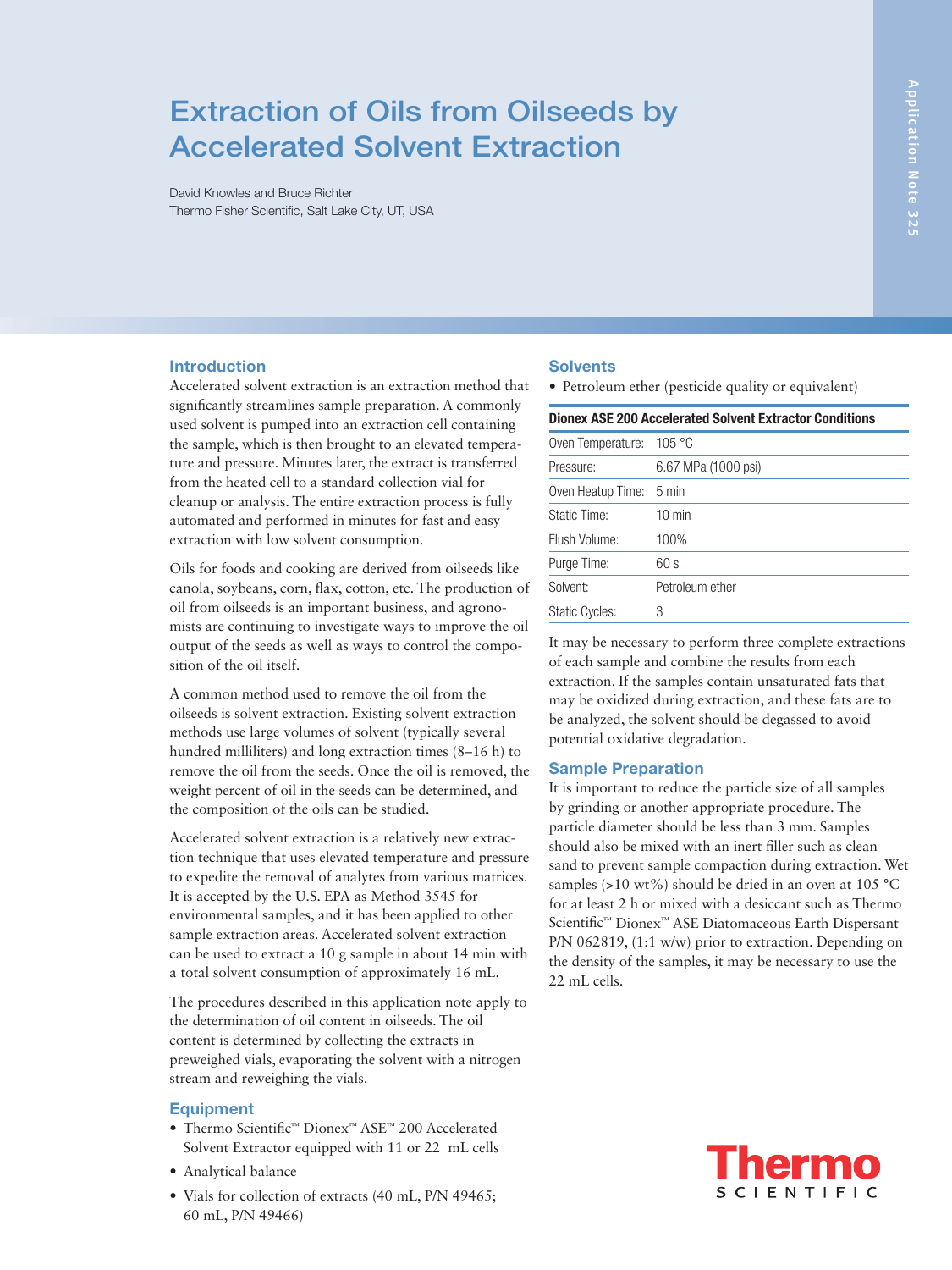# 2 Procedure

Grind the sample to an appropriate particle size (less than 2 to 3 mm diameter). Place a cellulose disk at the outlet end of the extraction cell. Weigh out 3 to 10 g of sample in a beaker. Mix with Dionex ASE Diatomaceous Earth Dispersant if the sample is wet. If not, mix with sand (approximately 1:1) and load into the extraction cell. Fill any void volume with clean sand.

Place closed cells into upper carousel with the appropriate number of clean, preweighed collection vials. (It is best to weigh the vials without the lids and septa before extraction and then again after solvent evaporation to eliminate any contribution caused by the loss of material from the lids or septa.) Set the method conditions on the Dionex ASE 200 Accelerated Solvent Extractor system and initiate the run.

Upon completion of the extraction, place the collection vials in an evaporator with nitrogen to evaporate the solvent. Then, weigh the residue to determine the percent of oil in the original sample.

#### Discussion and Results

The example used here is of canola seeds which contain approximately 45 wt percent oil. In order to understand the advantages of accelerated solvent extraction, it is important to understand the currently used extraction methodology. The method currently used is specified as AOCS (American Oil Chemist Society) Official Method AM 2-93 which is based on the FOSFA (Federation of Oil Seeds and Fat Association) Official Method. The specifics of this method are given in Table 1.

| Sample Size                      | 4 g ground seeds            |  |
|----------------------------------|-----------------------------|--|
| Oven                             | 130 °C, 2 h                 |  |
| Extract                          | 4 h, drain solvent and cool |  |
| Regrind                          | 7 min                       |  |
| Extract                          | 2 h, drain solvent and cool |  |
| Solvent                          | Petroleum ether             |  |
| <b>Total Volume Solvent Used</b> | 150-250 mL                  |  |
| <b>Total Time</b>                | 10.5h                       |  |

Table 1. AOCS Method AM 2–93.

There are several ways to compare the performance of accelerated solvent extraction against that of the standard method. First, the weight percent of oil in the seeds was determined to be  $44.9\%$  with 0.31% RSD (n = 3) as compared to  $45.2\%$  with 0.24% RSD (n = 12) for the AOCS method. Second, the percent of the total oil extracted as a function of time can be compared for the two techniques (see Figures 1 and 2). Third, the weight of oil extracted per unit time can be contrasted for accelerated solvent extraction and the FOSFA procedure (see Figure 3). As can be seen, accelerated solvent extraction gives comparable results faster and with less solvent usage.



Figure 1. Extraction of oil from oilseeds: FOSFA.



Figure 2. Extraction of oil from oilseeds: accelerated solvent extraction.



Figure 3. Rate of oil extraction from oilseeds.

Studies were performed to determine the effect of the elevated temperatures on the triglycerides during the extraction by accelerated solvent extraction. Two values, peroxide value (PV) and free fatty acid (FFA), were determined for oils that had been extracted at different temperatures. The resulting data are given in Table 2.

Table 2. Peroxide values (PV) and free fatty acid (FFA) profiles on grain extracts obtained by accelerated solvent extraction with petroleum ether.

| <b>Extraction Temp.</b><br>(°C) | <b>PV</b><br>(µg/L or ppm) | <b>FFA</b><br>(%) |
|---------------------------------|----------------------------|-------------------|
| 50                              | 2.24                       | 0.57              |
| 70                              | 3.15                       | 0.80              |
| 110                             | 3.23                       | 1.05              |
| 130                             | 2.08                       | 1.28              |